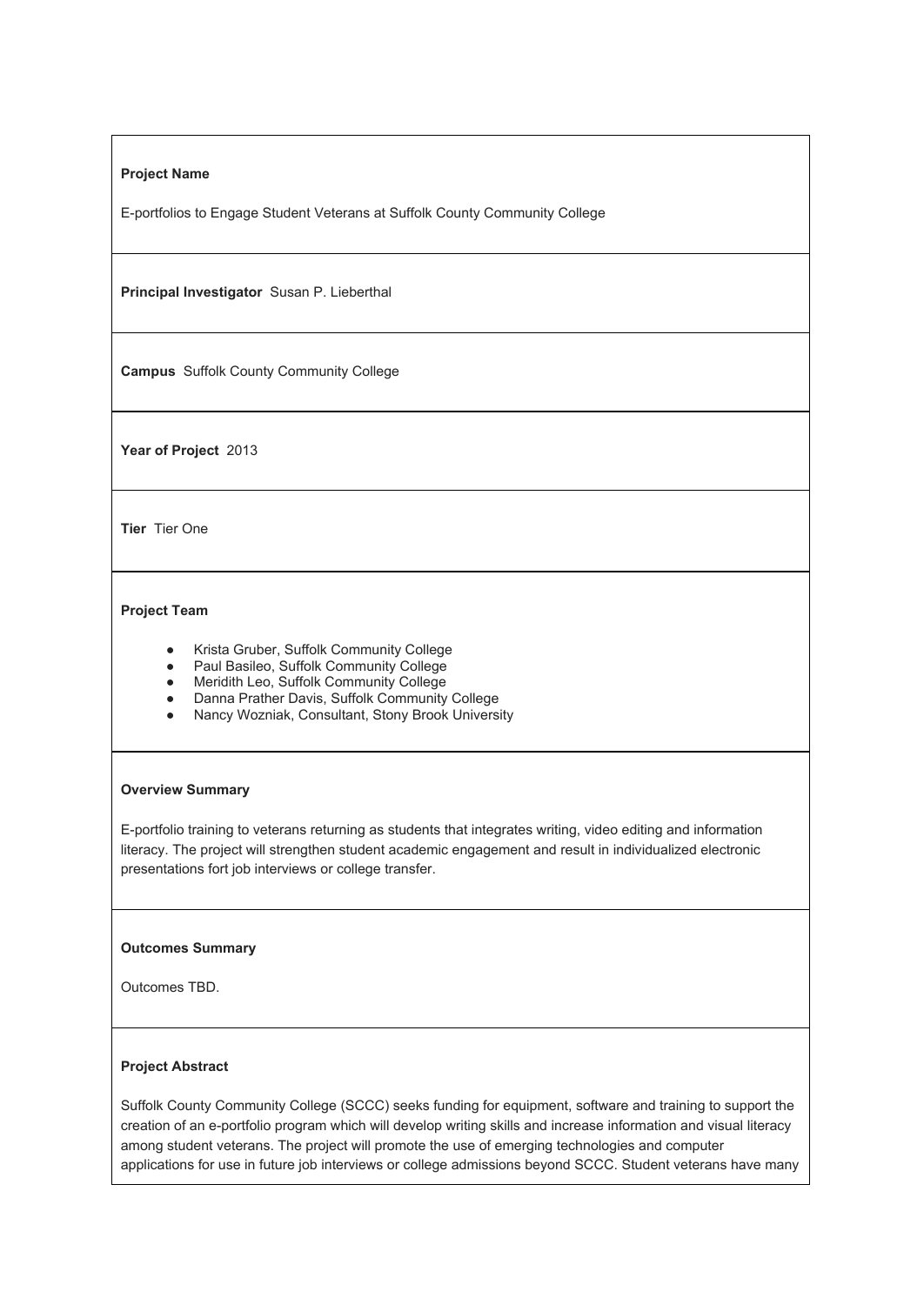issues to contend with when returning to civilian life, including PTSD, difficulty adjusting to a less structured lifestyle, and the mazes of paperwork needed to qualify for the GI Bill and to migrate medical records from the Armed Services to the VA. The design of this IITG project focuses on supporting veteran students' needs and is based on recent literature that suggests "the goals of a student veteran organization should include aiding veterans with the adjustment to campus life and using group influence to advocate for changes that will help student veterans achieve their academic goals." (Summerlot, 2009). In addition to the social aspects of belonging to the Student Veterans Association, SCCC's IITG project will foster academic success among student veterans by helping them encourage each other's academic goals in a dedicated and supportive environment. This objective is supported by Rumann, who notes that "proactive efforts should include creating ways for student veterans to connect and interact with other veterans on campus". (Rumann 2011, p. 56)

The Ammerman Campus Library will provide a designated space for use by the Student Veterans Association (SVA) which will be equipped with laptops and an editing desktop. This space will provide an area for student veterans to receive training and assistance and work together to enhance their presentation skills. The space will be used by the SVA twice a week exclusively and at other times when available. A consultant will be hired to train the project facilitators and students using the Google Sites application. Faculty in the English Department, Library, and Educational Technology Unit (ETU), together with the SVA Club Advisor, will also provide training and student support through face-to-face assistance and short video tutorials. Additional College staff and faculty will be invited to address the group, including the Director of Career Services and Cooperative Education. Students will gain knowledge of cloud computing, professional self-promotion, and how skills learned in college can translate to useful tools to be used outside of the classroom.

The project will include the following components:

• Creation of short videos demonstrating how to register for a Google Sites account, how to use Camtasia, YouTube, and other visual resources;

• Creation of a SVA students' Facebook page to enable posting of videos;

• Videos posted on the library's YouTube account and on the library's webpage within the Virtual Learning Commons (VLC);

• Every other Wednesday, Gruber and Lieberthal will assist with student projects;

• The SCCC Media Center will support students' use of desktops;

• The external consultant will inspire students and make them aware of the importance of self-expression and several Stony Brook students involved in e-portfolio will come to assist SCCC students and will earn community service hours;

• Equipment and support for video editing will be available MondayFriday 8:00 a.m. to 2:30 p.m. in the Library's Media Center;

• A dedicated room and laptops will be available all day Wednesday and Thursday with laptops to be signed out using regular library rules and with the room and laptops available at other times according to regular student rules;

• The project will culminate with a College-funded reception and an electronic poster session where student veterans will present their e-portfolios and discuss the process with fellow students, faculty and administrators.

Training will consist of the following courses and instructors:

• Overview: Susan Lieberthal, Danna Prather Davis;

• What is an Eportfolio and How it Works on Other Campuses: Nancy Wozniak, Stony Brook University (consultant);

• Signing Up for an E-portfolio Account: Paul Basileo;

• How to Present Yourself: E-portfolio vs. Facebook vs. LinkedIn: Sylvia Camacho, Director of Career Services;

• How to Write a Descriptive Paragraph: Meredith Leo-Rowett;

• What is an Annotated Bibliography and Why Should I Care: Gruber/Lieberthal;

• How to Make a Professional Video or Camtasia: Danna Prather Davis, Paul Basileo.

Funding through IITG will enable Suffolk to reach the following project goals and outcomes: